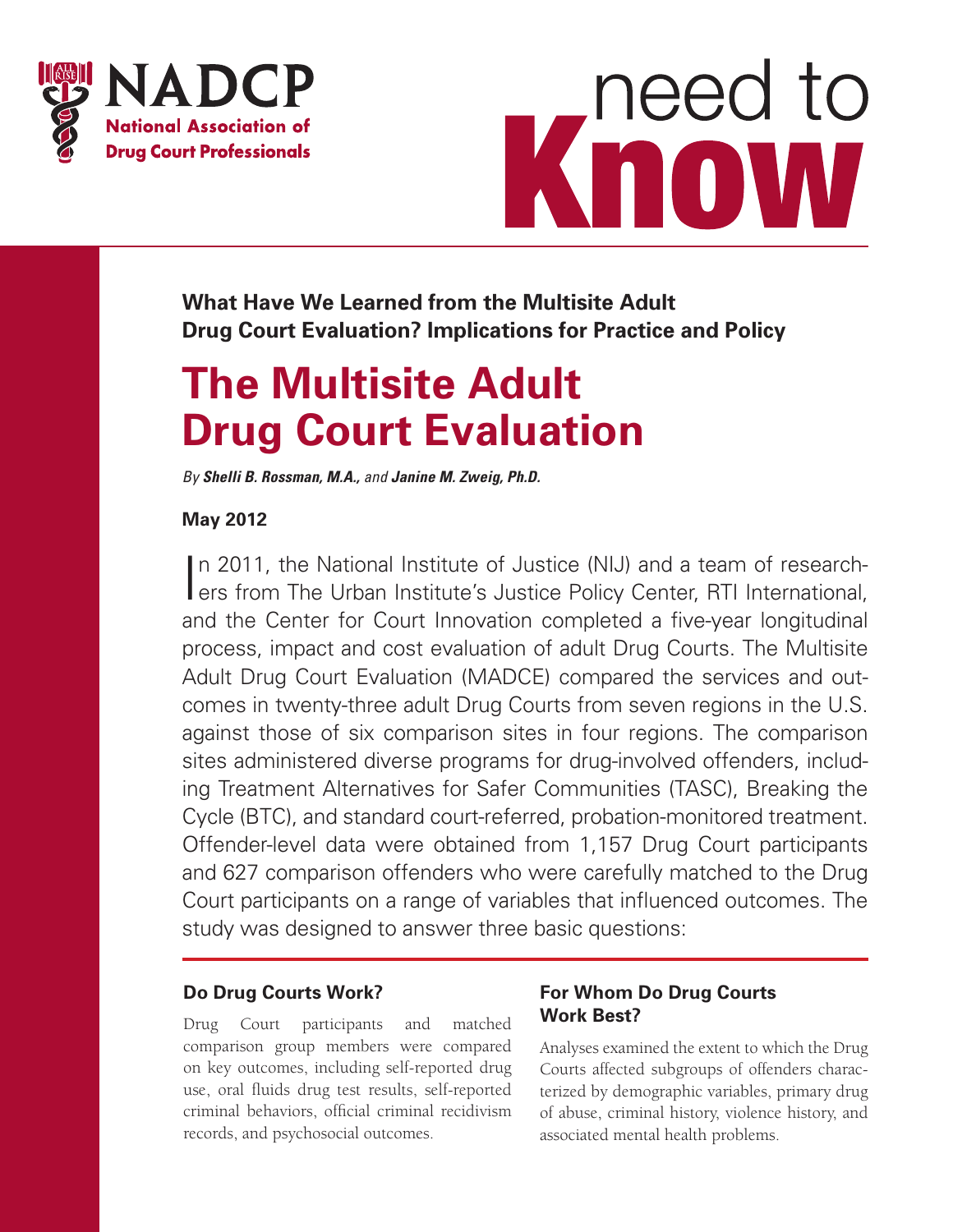



### **How Do Drug Courts Work?**

The study identified which policies and practices in the Drug Courts might predict better outcomes. In addition, the study examined participants' perceptions of the programs to determine whether those perceptions influenced outcomes.

# MADCE Findings

The key findings from the MADCE supported many of the expectations upon which best practices in the Drug Court field are currently based; however, they also revealed some unexpected results that may challenge some of those practices.

*Drug Court participants were significantly less likely than the matched comparison offenders to relapse to drug use, and those who did relapse used drugs significantly less.*

#### **Effectiveness of Drug Courts**

*Drug Court participants were significantly less likely than the matched comparison offenders to relapse to drug use, and those who did relapse used drugs*  *significantly less.* Figure 1 compares the rates of positive oral swab drug tests at eighteen months.

*Drug Court participants reported committing significantly fewer criminal acts than the comparison group after participating in the program.* Figure 2 compares the percentages of participants who reported engaging in any criminal activity at eighteen months.

*Drug Court participants reported significantly less family conflict than the comparison offenders at eighteen months. Drug Court participants were also more likely than the comparison offenders to be enrolled in school at six months.*

*Drug Court participants reaped psychosocial benefits in areas of their lives other than drug use and criminal behavior.* Drug Court participants reported significantly less family conflict than the comparison offenders at eighteen months. Drug Court participants were also more likely than the comparison offenders to be enrolled in school at six months and needed less assistance with employment, educational services, or financial issues at eighteen months.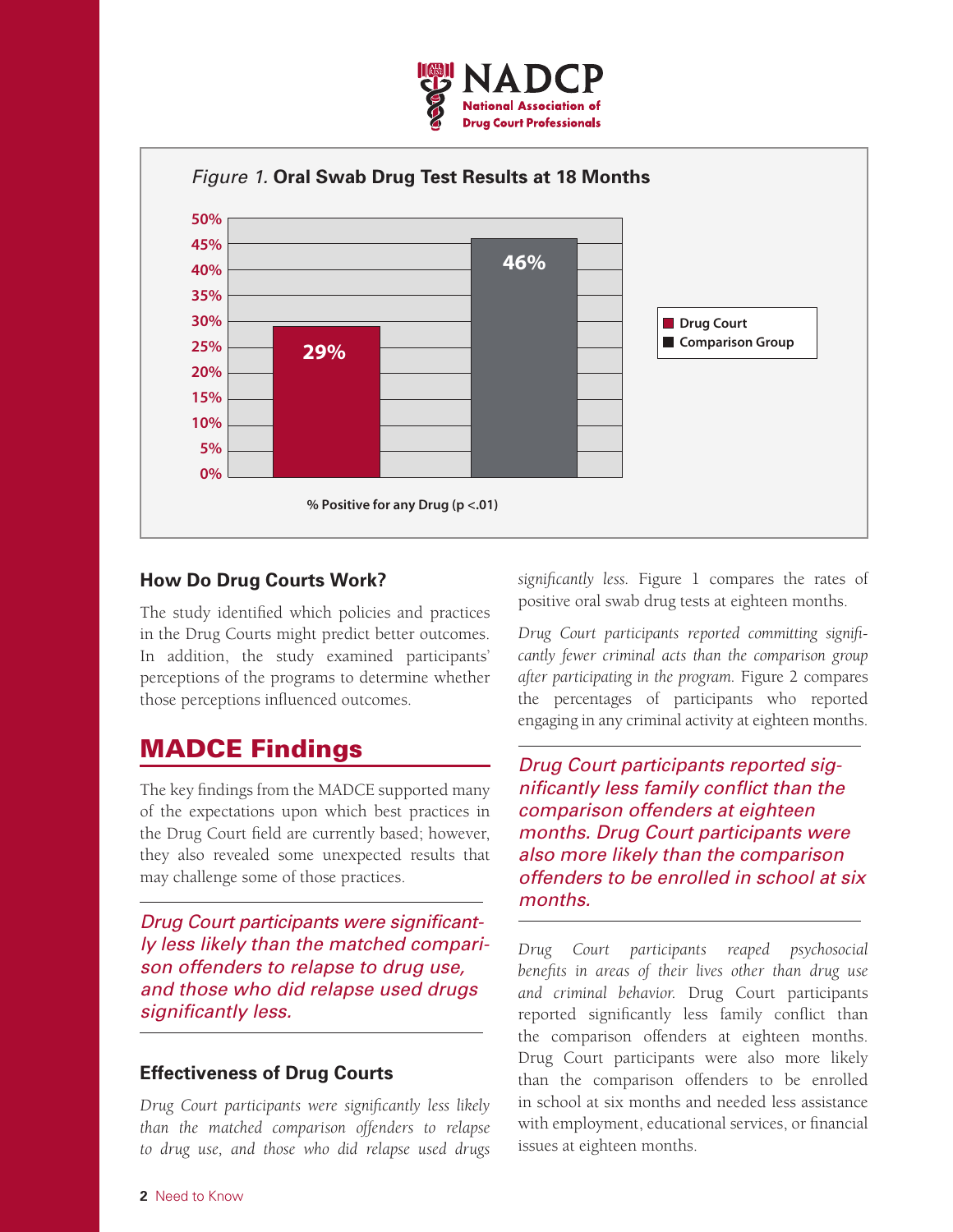# THE MULTISITE ADULT DRUG COURT EVALUATION



### **Target Population**

*Drug Court reduced drug use equivalently for most subgroups of participants, regardless of their primary drug of choice, past criminal history, or associated mental health problems.* Little empirical justification exists for denying admission to Drug Court based on an offender's clinical presentation or criminal history.

*Participants with violence histories reduced substance use just as much in Drug Court as those without violence histories and reduced criminal activity even more.* Thus, prohibitions contained in state and federal statutes against admitting violent offenders into Drug Courts may not be justified on the grounds of effectiveness or cost.

*Participants with violence histories reduced substance use just as much in Drug Court as those without violence histories and reduced criminal activity even more.*

*The largest cost benefits were achieved by reducing serious offending on the part of a relatively small subset of the Drug Court participants.* On average, the Drug Courts returned net economic benefits to their local communities of approximately \$2 for every \$1 invested; however, this did not represent a statistically significant improvement

over the comparison programs. The absence of statistical significance may have been influenced by the nature of the target populations. Many of the Drug Courts in the MADCE reduced low-level criminal offenses that are typically not associated with high incarceration or victimization costs. This suggests Drug Courts will need to target more serious offenders to reap significant cost benefits for their communities.

#### **Best Policies**

The most effective Drug Courts had the following policies or characteristics:

- • *Greater leverage over their participants.* The participants were made aware of the alternative sentences they faced if they failed the program and were in regular contact with program personnel and the judge.
- • *Greater predictability of sanctions.* The programs had a written schedule of sanctions for infractions that they shared with participants and staff. However, the teams retained discretion to overrule the sanctions if there were good reasons to do so.
- Consistent point of entry. The more effective Drug Courts maintained one point of entry into the program, either at preadjudication or postadjudication, but not both.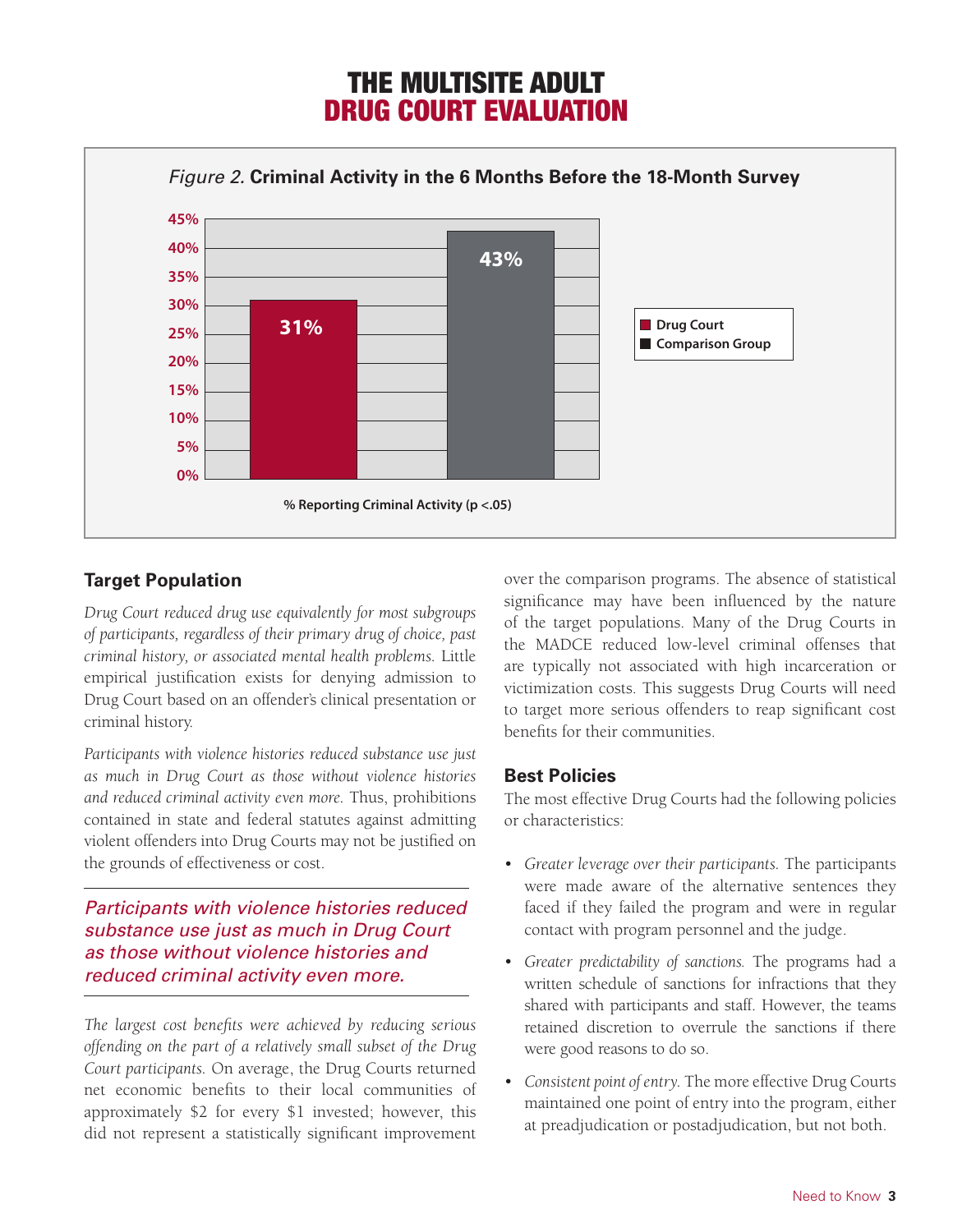

• *Positive judicial attributes.* The more effective Drug Courts had judges whose interactions with the participants were respectful, fair, attentive, enthusiastic, consistent, predictable, caring, and knowledgeable.

*The most effective Drug Courts had greater leverage over participants, greater predictability of sanctions, consistent point of entry, and positive judicial attributes.*

#### **Best Practices**

The most effective Drug Courts provided the following services:

- More frequent judicial status hearings (at least twice per month)
- • Higher and more consistent levels of praise from the judge
- More frequent urine drug testing (at least twice per week)
- More frequent clinical case management sessions (at least once per week)
- • A minimum of thirty-five days of formal drug-abuse treatment services

#### **Participants' Perceptions of the Judge**

*The primary mechanism by which the Drug Courts reduced substance use and crime was through the participants' perceptions of and attitudes toward the judge.* Significantly better outcomes were achieved by participants who rated the judge as being knowledgeable about their cases and who reported that the judge knew them by name, encouraged them to succeed, emphasized the importance of drug and alcohol treatment, was not intimidating or unapproachable, gave them a chance to tell their side of the story, and treated them fairly and with respect.

# Recommendations to Drug Courts

#### **The Role of the Judge**

The results of the MADCE support the centrality of the judge in influencing Drug Court outcomes. Judges exert considerable influence and authority over participants, and when used strategically, this influence can elicit substantial positive change.

*Judges exert considerable influence and authority over participants, and when used strategically, this influence can elicit substantial positive change.*

- • *Train judges on best practices regarding judicial behavior.* Judges do not necessarily have the innate traits that elicit the most positive outcomes from participants, and thus may benefit from training in best practices for judicial behavior. New Drug Court judges should participate in team and judicial-specific training to acquire the knowledge and skills of an effective Drug Court judge.
- • *Hold frequent judicial status hearings.* Twice per month is the minimum frequency for status hearings that the MADCE found effective. Most of the effective Drug Courts in the MADCE held status hearings four times per month.

*Most of the effective Drug Courts in the MADCE held status hearings four times per month.*

• *Choose Drug Court judges carefully*. Not all judges may be suited to the Drug Court model in terms of their personality and attitudes toward offenders and the judicial relationship. Drug Courts may best be served if administrators assign judges to the Drug Court docket who are committed to the problem-solving court model and are interested in serving in this role.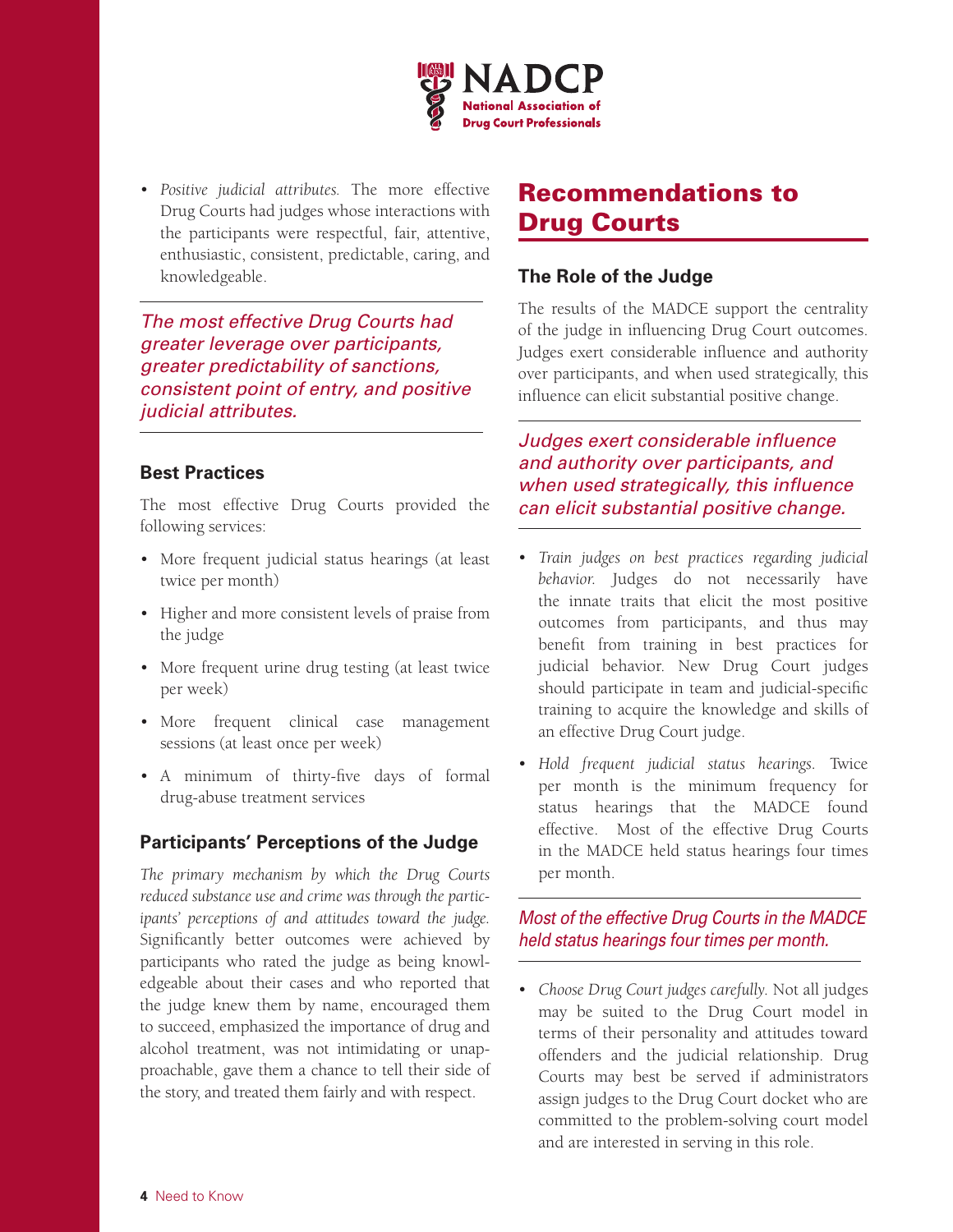# THE MULTISITE ADULT DRUG COURT EVALUATION

- • *Give them time—judges may need time to develop effective approaches to the Drug Court bench.* Rotating judges on and off the Drug Court bench will likely decrease not only the judges' abilities to successfully implement their roles, but also the overall success of the Drug Court program.
- • *Monitor participant satisfaction.* Drug Courts should continuously monitor participants' attitudes about the judge. If a judge elicits widespread negative responses from the participants, corrective action may be indicated.

*Rotating judges on and off the Drug Court bench will likely decrease not only the judges' abilities to successfully implement their roles, but also the overall success of the Drug Court program*

#### **Drug Court Eligibility**

An important finding emerging from the MADCE is that Drug Courts appear equally effective in reducing crime and drug use among a wide range of offenders; however, their cost-effectiveness may be reduced by focusing on low-risk participants. Therefore, Drug Courts should consider broadening their eligibility requirements to reach higher-risk offenders.

### *Drug Courts should consider broadening their eligibility requirements to reach higher-risk offenders.*

- • *Consider removing eligibility restrictions based on the offender's drug of choice, criminal history, or co-occurring mental health disorders.* There is no empirical basis for many of these eligibility restrictions currently being imposed in Drug Courts.
- • *Consider including violent offenders with substance use diagnoses.* The MADCE findings revealed that many violent offenders in Drug Court programs reduced drug use as much as other participants and reduced their criminal behaviors even more.

• *Avoid suitability determinations.* Drug Court teams are not very successful at predicting who will succeed in their program. Therefore, they should avoid allowing entry only to offenders they believe will be better suited to the services.

#### **Sanctions Policies and Practices**

The most effective Drug Courts in the MADCE had a coordinated sanctioning strategy, yet exercised flexibility in its implementation in a way that mattered considerably to the participants. Perhaps the participants perceived this flexibility as being more fair because it took individual circumstances into account. This suggests Drug Courts should distribute a written schedule of sanctions to its staff and participants, yet maintain flexibility when applying it. In this way, participants will be forewarned about the potential sanctions for noncompliance and will expect more severe sanctions with repeated infractions. Equally important, however, the Drug Court team should allow for individual circumstances that might warrant a less severe reaction from the court.

*There is no empirical basis for many of these eligibility restrictions currently being imposed in Drug Courts.*

#### **Leverage**

Participants fared better in the Drug Courts when they understood what specific alternative sentences would be if they failed the program and if they maintained regular contact with Drug Court staff and the judge. This provides a further rationale for Drug Courts to target higher-risk populations who face a realistic prospect of jail or prison time if they are terminated. In addition, all team members in the Drug Court should make a concerted effort to periodically remind participants about the potential consequences of termination. Finally, participants should sign entry contracts clearly acknowledging the potential consequences of failure and the presumptive alternative sentence if they do not graduate from the program.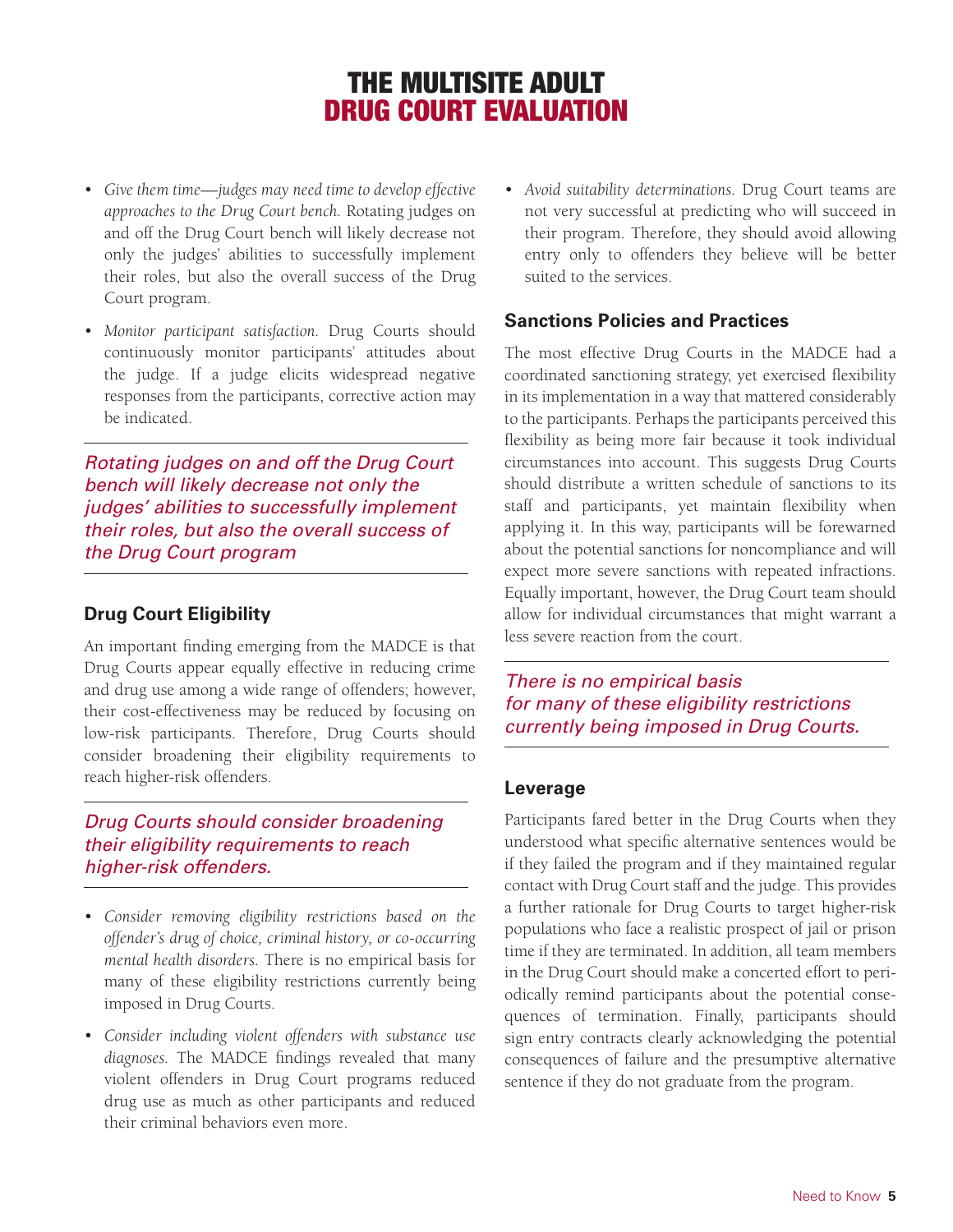

*Drug Courts should distribute a written schedule of sanctions to its staff and participants, yet maintain flexibility when applying it.*

#### **Case Management**

Many Drug Courts rely predominantly on group-based counseling services for treatment. However, the MADCE results underscored the importance of individual case-management sessions as well. Given the myriad challenges faced by addicted offenders, once-weekly individual contacts might not be sufficient. Whether or not the primary case manager is a court staff member or treatment provider, participants are likely to have better outcomes if they meet with the case manager more than once per week, at least during the first phase of treatment.

*Participants are likely to have better outcomes if they meet with the case manager more than once per week, at least during the first phase of treatment*

#### **Drug Testing**

Continuous monitoring of alcohol and other drug abstinence is critical to the success of Drug Courts. Drug tests should be performed frequently, certainly more than once per week during the initial phase of the program. Drug tests not only assist program staff to monitor program compliance, but also communicate to participants that they are being closely watched, perhaps increasing perceptions of court leverage.

#### **Treatment**

Providing substance abuse treatment is integral to the Drug Court model. Drug Courts that offer

treatments of short duration may not allow participants sufficient time to tackle their substance use problems and alter their attitudes and behaviors accordingly. Treatment must be of sufficient length and dosage to achieve sustained success.

*Drug Courts work, so ensure provisions are made to fund their continued existence.*

# Recommendations to Policy Makers

With good cause, policy makers have consistently funded Drug Court programs across the country for two decades, and the number of programs has grown exponentially during that time. But what do the MADCE findings mean for policy makers in the future?

*Drug Courts work, so ensure provisions are made to fund their continued existence.* The research evidence clearly establishes the effectiveness and potential cost-effectiveness of Drug Courts. Government agencies should continue to spend resources funding Drug Court programs. They should sponsor training and technical assistance to encourage the implementation of evidencebased practices and to ensure Drug Courts target the most appropriate offender populations for their programs.

*Encourage Drug Courts to include more serious offenders in their programs*. Drug Courts achieve higher reductions in recidivism and greater cost savings when they treat high-risk, prison-bound populations. As a condition of public sponsorship, federal funders and local policy makers should require Drug Courts to expand their eligibility criteria to include more serious offenders.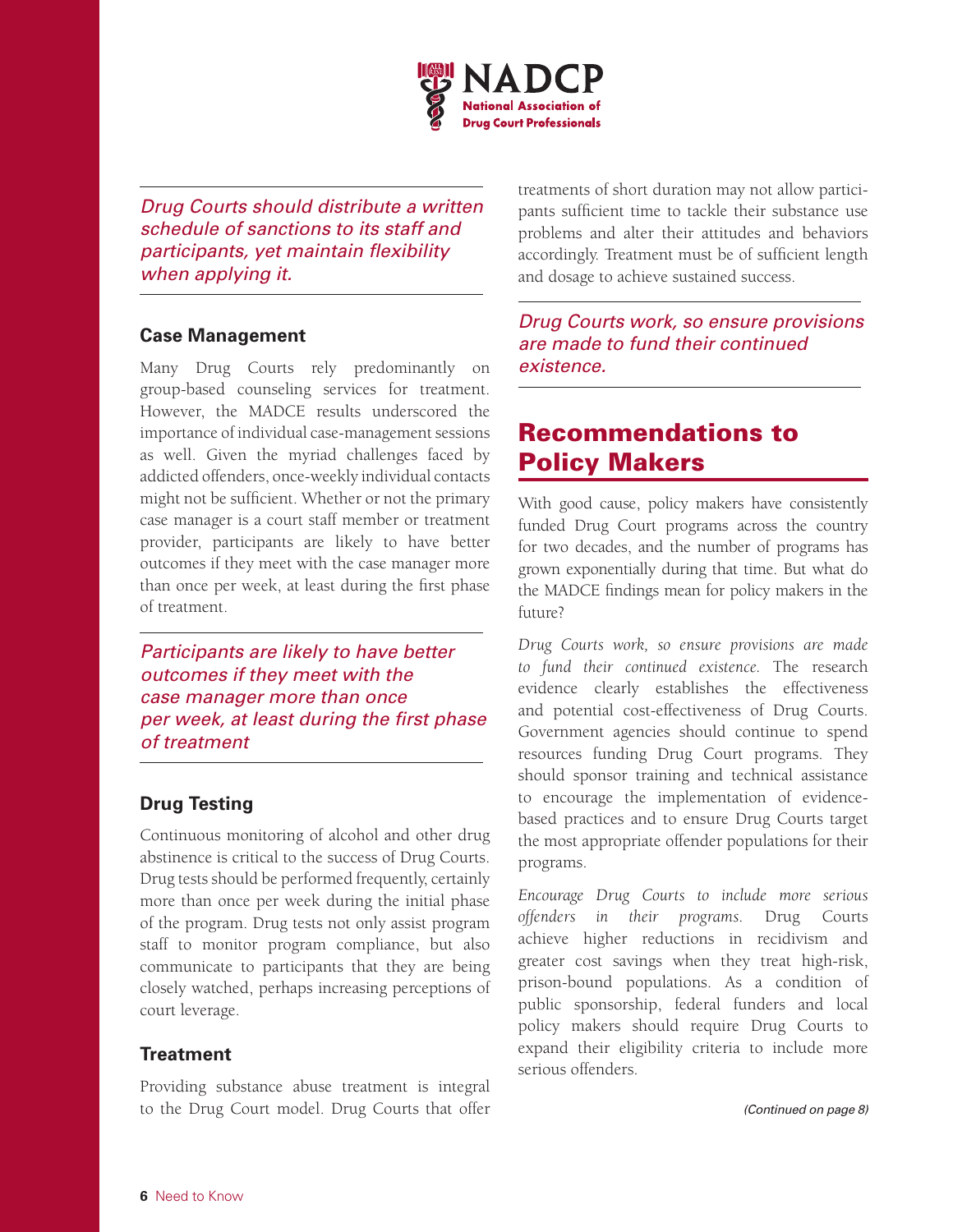

# About NADCP

It takes innovation, teamwork and strong judicial leadership to achieve success when addressing drug-using offenders in a community. That's why since 1994 the National Association of Drug Court Professionals (NADCP) has worked tirelessly at the national, state and local level to create and enhance Drug Courts, which use a combination of accountability and treatment to compel and support drug-using offenders to change their lives.

Now an international movement, Drug Courts are the shining example of what works in the justice system. Today, there are over 2,500 Drug Courts operating in the U.S., and another thirteen countries have implemented the model. Drug Courts are widely applied to adult criminal cases, juvenile delinquency and truancy cases, and family court cases involving parents at risk of losing custody of their children due to substance abuse.

Drug Court improves communities by successfully getting offenders clean and sober and stopping drug-related crime, reuniting broken families, intervening with juveniles before they embark on a debilitating life of addiction and crime, and reducing impaired driving.

In the 20 years since the first Drug Court was founded in Miami/Dade County, Florida, more research has been published on the effects of Drug Courts than on virtually all other criminal justice programs combined. The scientific community has put Drug Courts under a microscope and concluded that Drug Courts significantly reduce drug abuse and crime and do so at far less expense than any other justice strategy.

Such success has empowered NADCP to champion new generations of the Drug Court model. These include Veterans Treatment Courts, Reentry Courts, and Mental Health Courts, among others. Veterans Treatment Courts, for example, link critical services and provide the structure needed for veterans who are involved in the justice system due to substance abuse or mental illness to resume life after combat. Reentry Courts assist individuals leaving our nation's jails and prisons to succeed on probation or parole and avoid a recurrence of drug abuse and crime. And Mental Health Courts monitor those with mental illness who find their way into the justice system, many times only because of their illness.

Today, the award-winning NADCP is the premier national membership, training, and advocacy organization for the Drug Court model, representing over 27,000 multi-disciplinary justice professionals and community leaders. NADCP hosts the largest annual training conference on drugs and crime in the nation and provides 130 training and technical assistance events each year through its professional service branches, the **National Drug Court Institute,** the **National Center for DWI Courts**  and **Justice for Vets: The National Veterans Treatment Court Clearinghouse.** NADCP publishes numerous scholastic and practitioner publications critical to the growth and fidelity of the Drug Court model and works tirelessly in the media, on Capitol Hill, and in state legislatures to improve the response of the American justice system to substanceabusing and mentally ill offenders through policy, legislation, and appropriations.